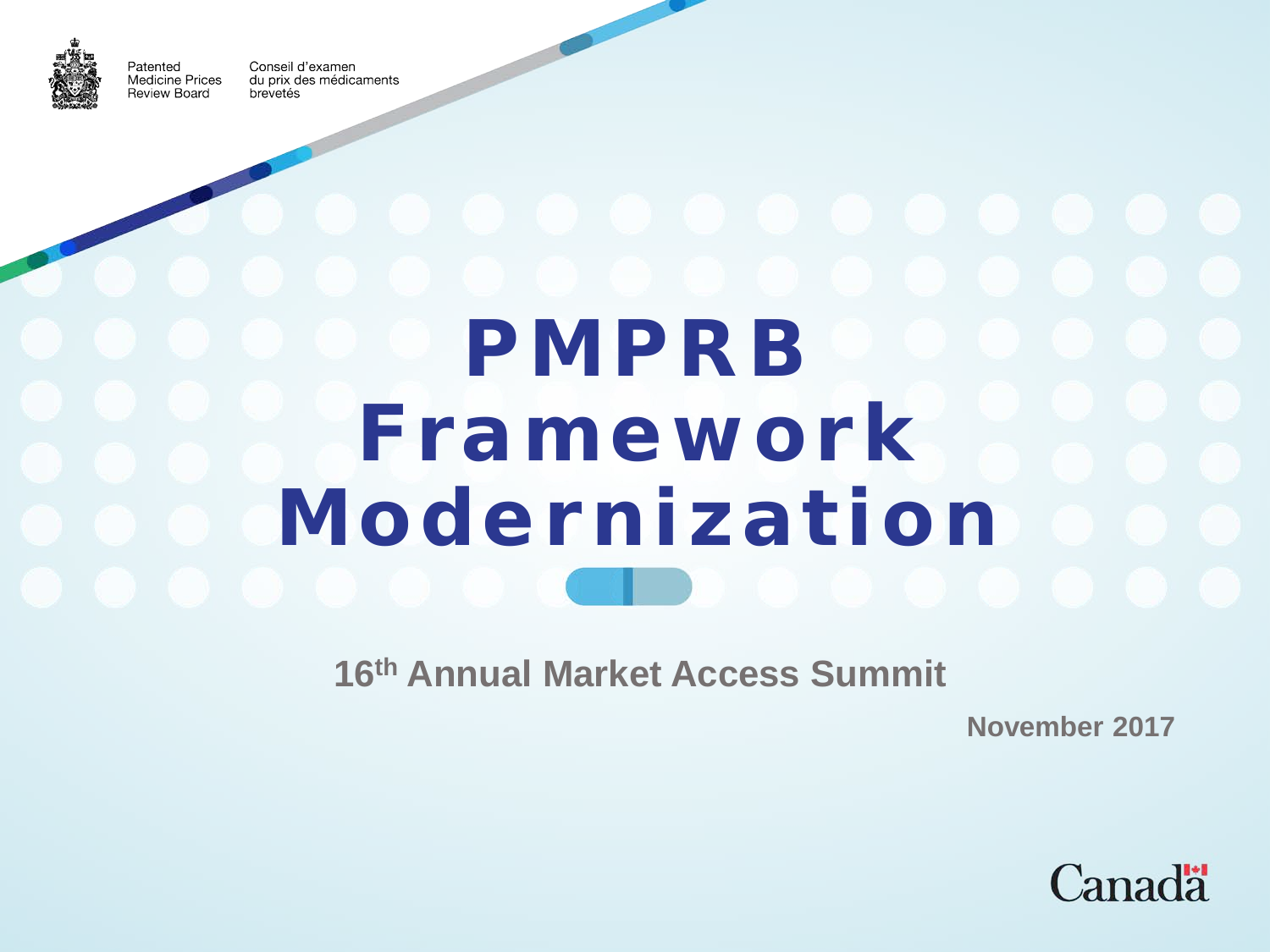## 30 years ago

Canada enacted a two-fold reform of its drug patent regime in 1987 (Bill C-22) that sought to balance competing industrial and social policy objectives:

- Incentivize R&D expenditure through stronger patent protection;
- Mitigate the economic impact of stronger patent protection on the health system.

The PMPRB was conceived as C-22's "consumer protection pillar", to ensure that prices of patented drugs remain "reasonable" and "affordable".

The intent was to double R&D in Canada (to 10% of revenues) while keeping prices in line with high R&D countries (the "PMPRB7"\*) on the assumption we would come to emulate them.

\*Countries in the PMPRB7 are France, Germany, Italy, Sweden, Switzerland, the UK and the US.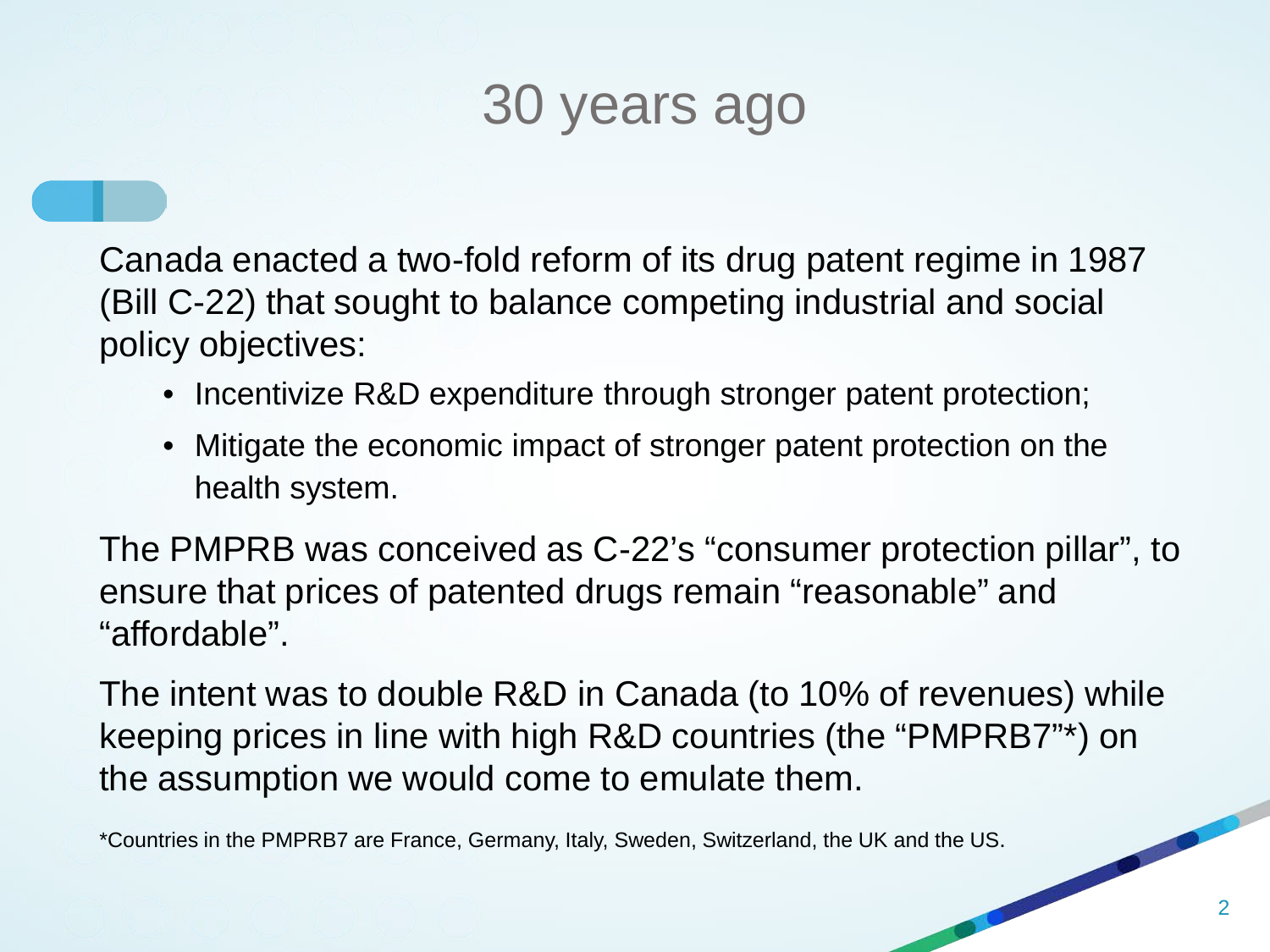## **Today**

#### The policy objectives sought by Bill C-22 have not been met:



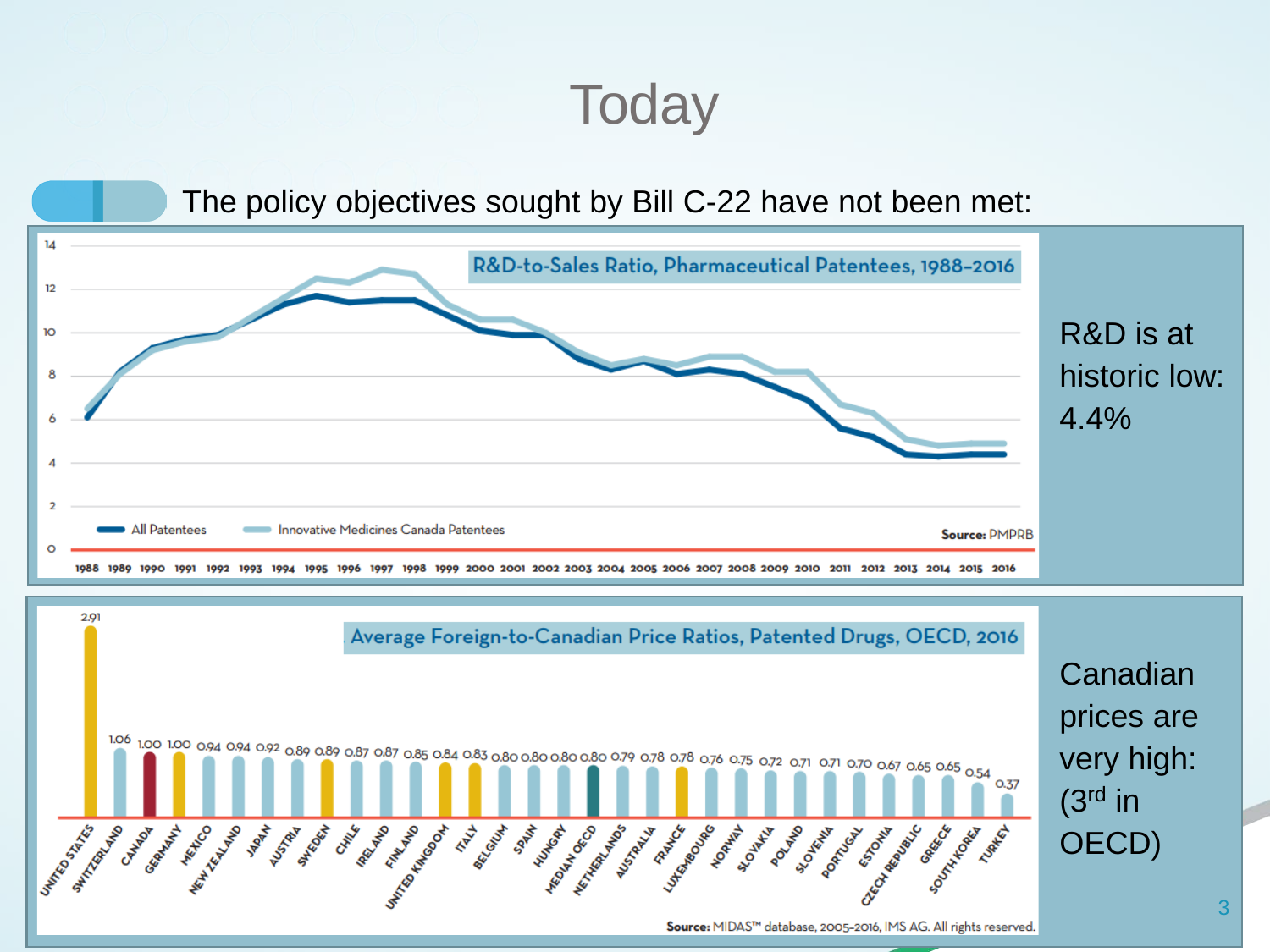## PMPRB regulatory role in context

The PMPRB is part of a complex regulatory and reimbursement ecosystem



CADTH: Canadian Agency for Drugs and Technologies in Health CDR: Common Drug Review pCODR: pan-Canadian Oncology Drug Review pCPA: Pan-Canadian Pharmaceutical Alliance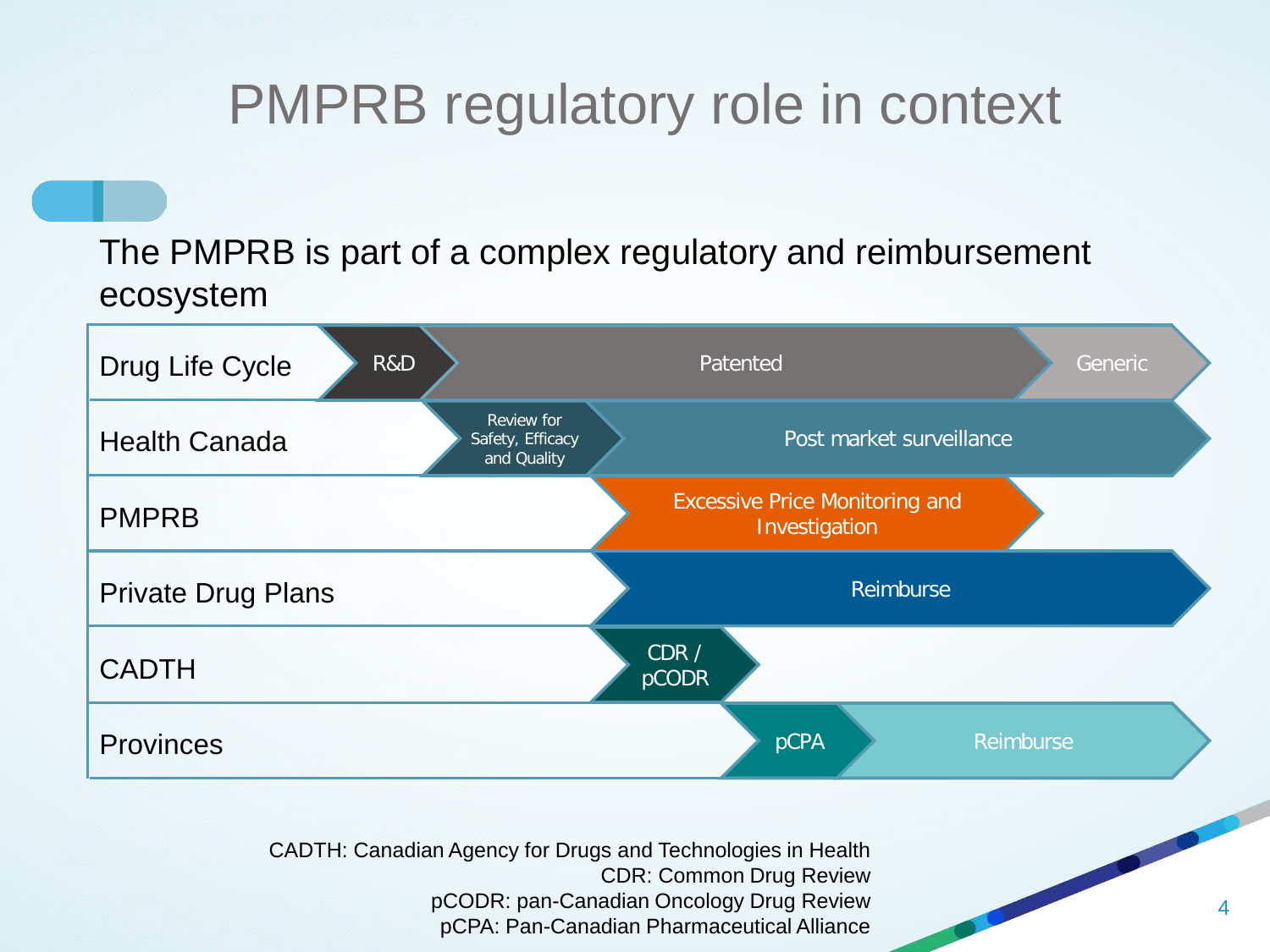#### PMPRB regulatory framework

The PMPRB's authority to regulate patented drug prices reposes on three legal instruments:

> **Compendium of Policies, Guidelines and Procedures ("Guidelines"):**  Scientific and price review process, price tests for new and existing drugs.

#### **Patented Medicines Regulations**

Comparator countries, information required of patentees on identity, prices of medicines and R&D investment.

#### **Sections 79-103 of the Patent Act**

Excessivity factors, mandate, jurisdiction, structure and powers of the Board.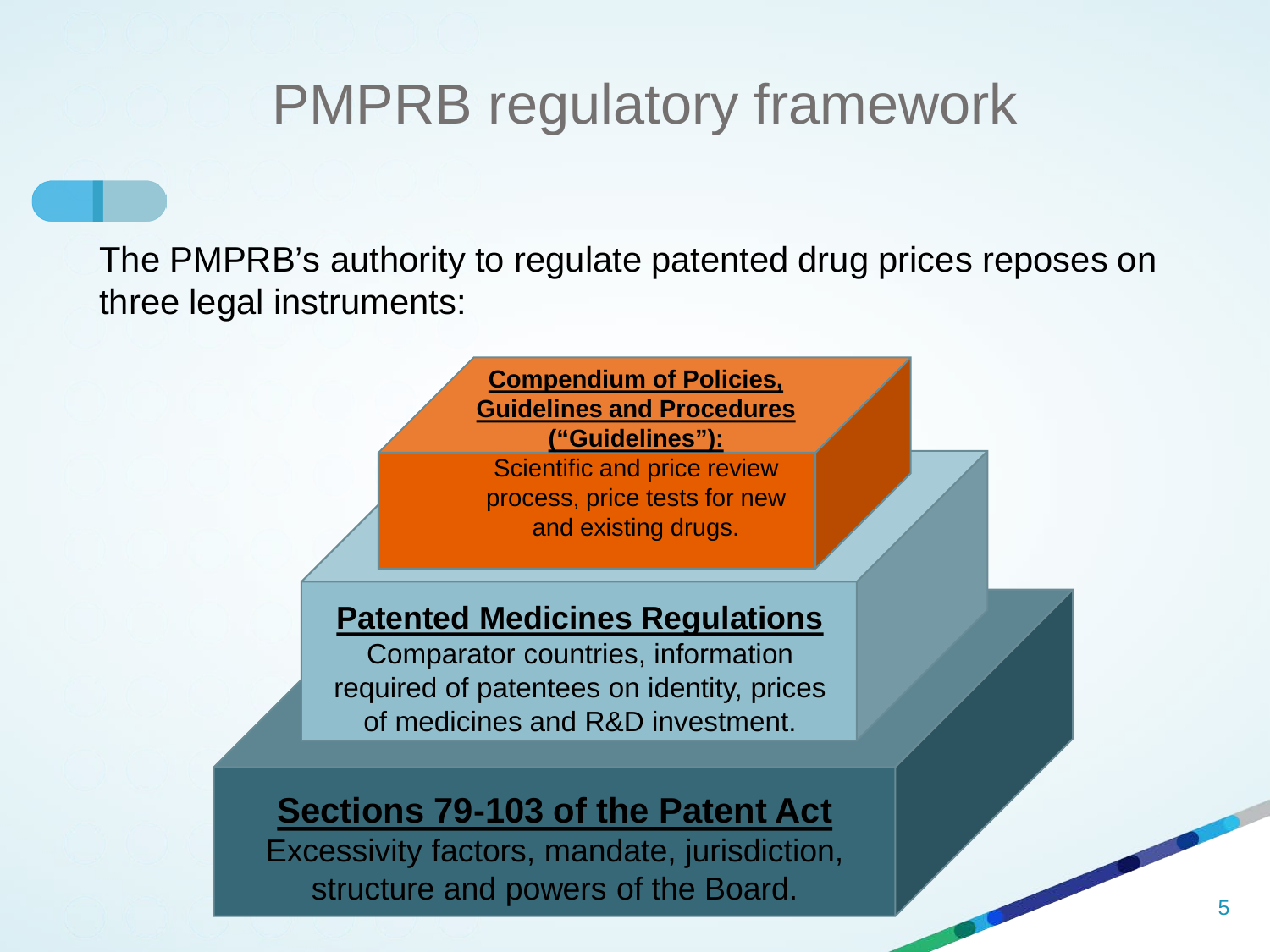## How PMPRB staff sets ceiling prices

New patented drugs are assessed for level of therapeutic benefit relative to existing therapies and assigned a ceiling price that is based on either:

- 1. The median international price;
- 2. The highest price in the domestic therapeutic class, or;
- 3. Some combination of the two.

After entering the market, the price of a drug can increase in keeping with CPI but never to the point of becoming highest of the **PMPRB7**.

Where PMPRB staff and a patentee disagree about whether a new or existing drug is excessively priced, a hearing may be held before PMPRB Board Members.

If Members decide a drug is excessively priced, they can order the patentee to reduce its price and/or pay back excess revenues.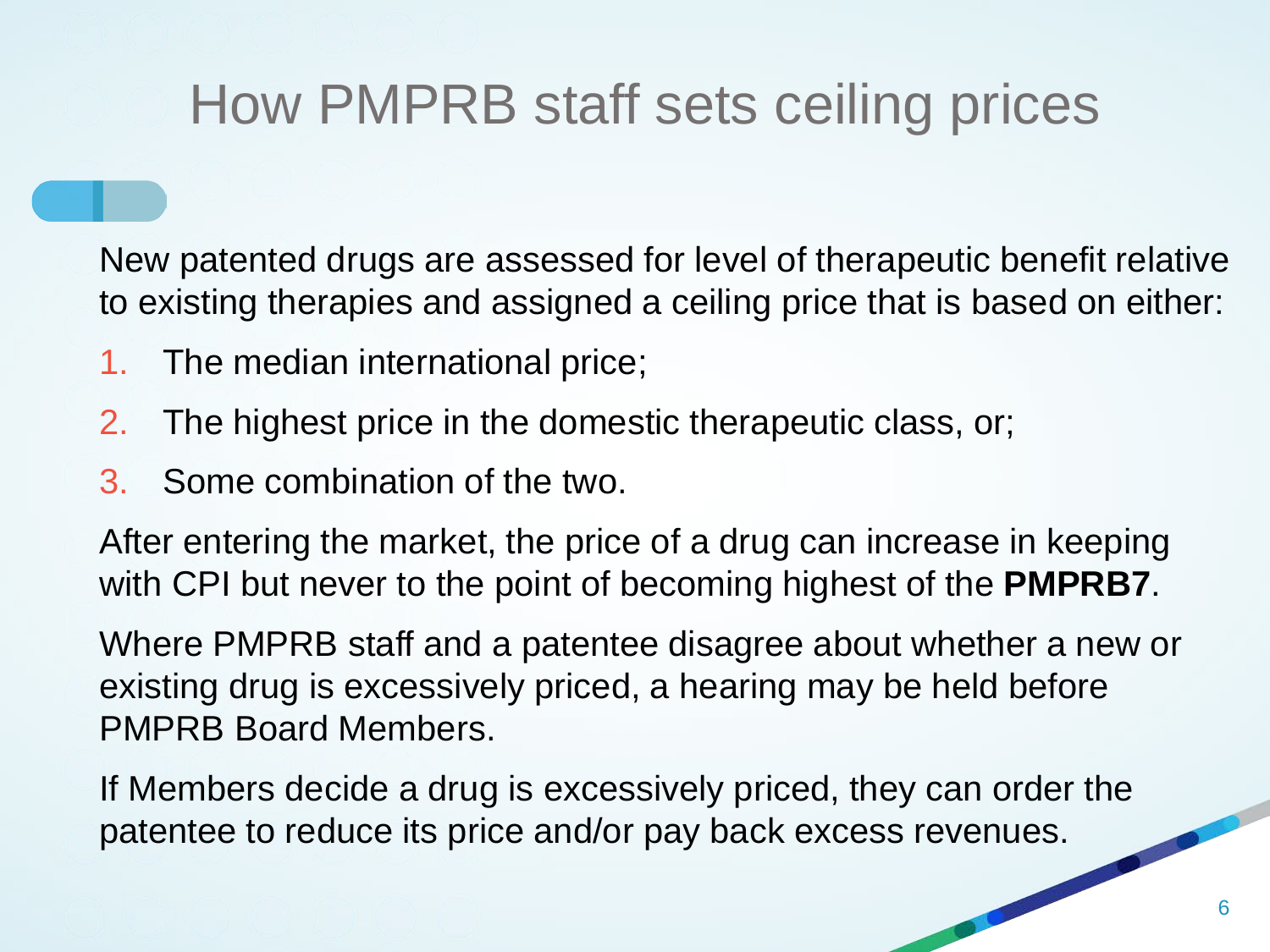#### Problems identified by stakeholders with current approach

Our basket of comparators is made up of premium priced countries and includes the US, an international outlier.

Our system focuses on rewarding therapeutic benefit (not the job of a price regulator) instead of policing the risk of abuse/excessive pricing.

All drugs are subject to the same level of regulatory scrutiny, regardless of price/cost and market dynamics.

Our only absolute ceiling for existing drugs is highest international price.

Me-too drugs can be priced at the top of the domestic therapeutic class.

It is based on publicly available list prices, which are increasingly divorced from the true price net of confidential rebates/discounts.

It is not working: prices are high and R&D is low.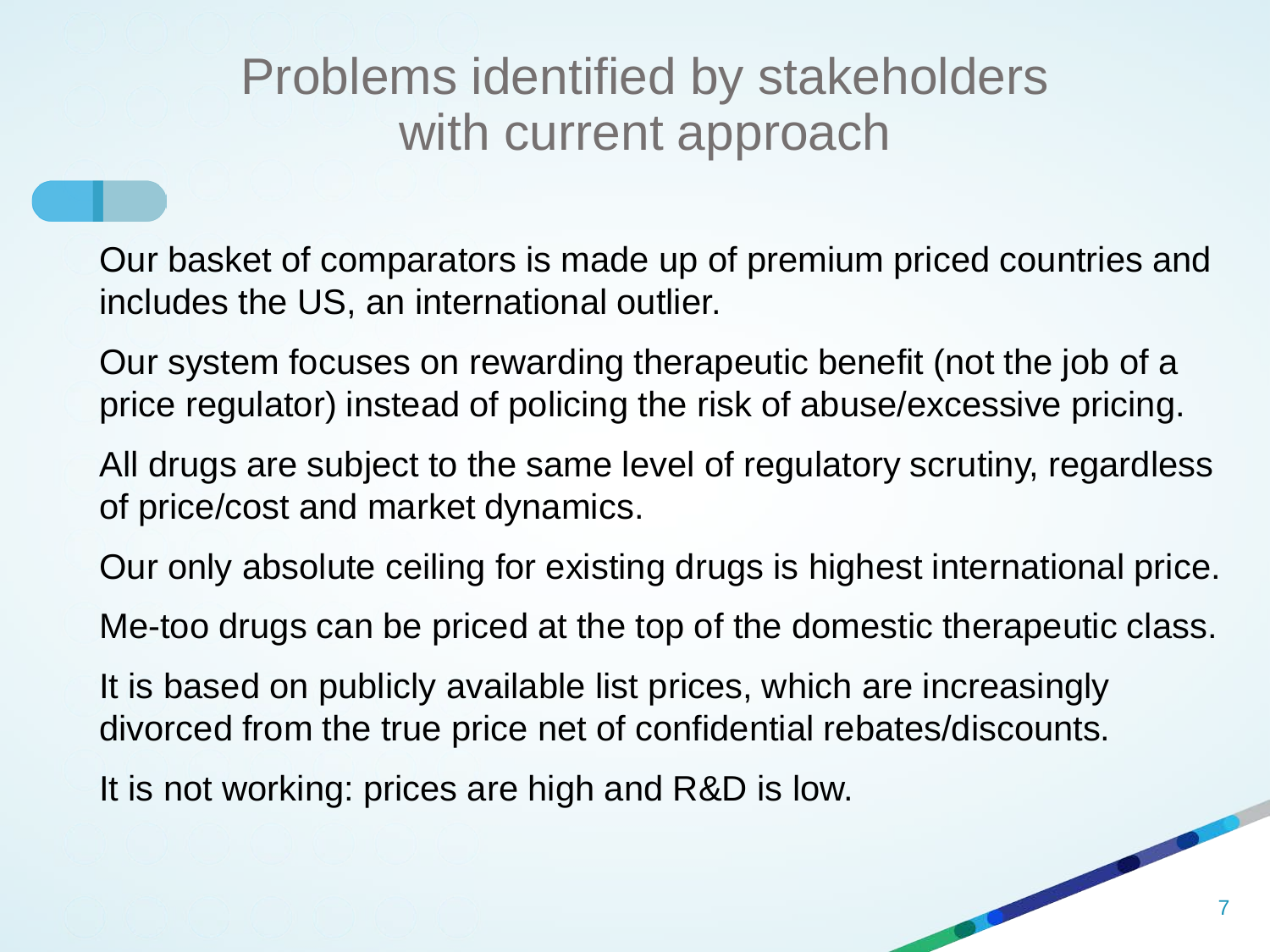## Canadian drug prices are high

Average Foreign-to-Canadian Price Ratios, Patented Drugs, OECD, 2016

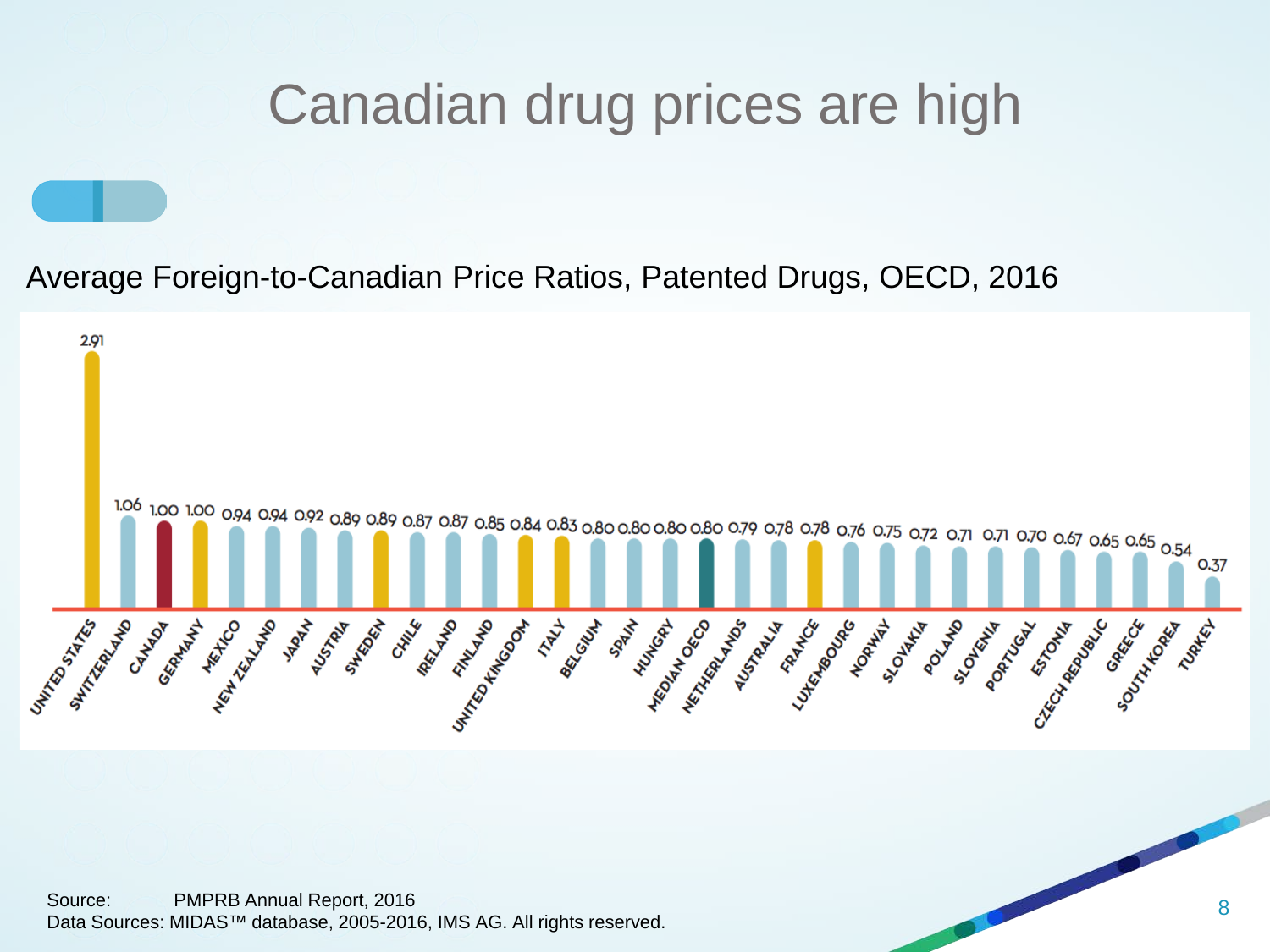## Number of high-cost drugs is rising

Between 2006 and 2016 the number of medicines in Canada with an annual per beneficiary cost of at least \$10K increased by over 200% and now account for 40% of patented drug sales.



40.3%

37.7%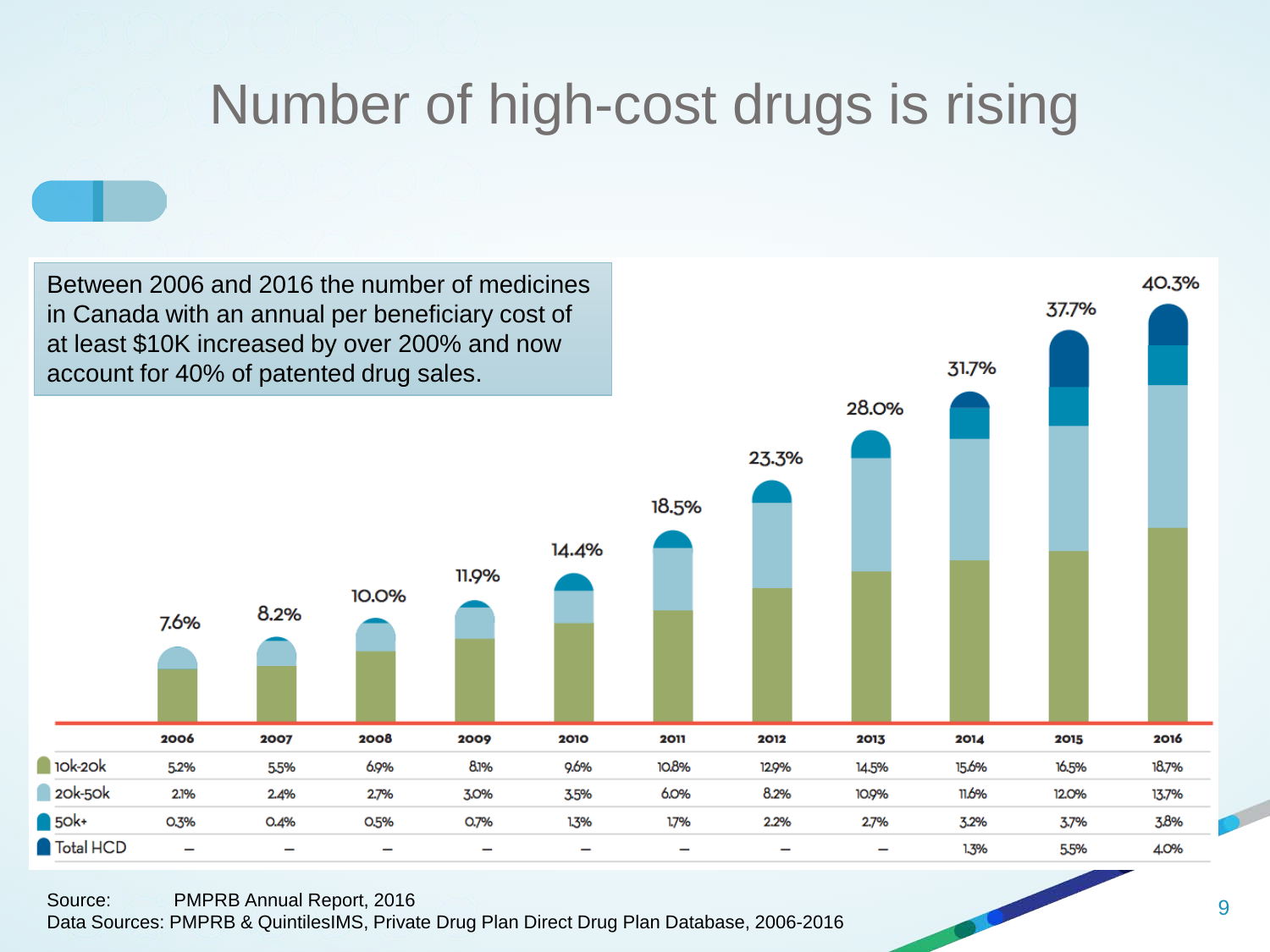## Pressure building for reform

Canada, like many countries, faces rising health care costs as payers struggle to reconcile finite budgets with patient access to costly new health technologies.

In addition to relatively high utilization, Canada pays among the highest prices in the world for patented and generic drugs.

A surge in high-cost drugs has growth in drug spending expenditures outstripping that on hospitals and physicians and is accounting for a disproportionate share of total pharmaceutical spending in Canada.

Making prescription drugs more accessible/affordable is a shared FPT priority.

Framework modernization is one of the PMPRB's 2015-2018 strategic priorities.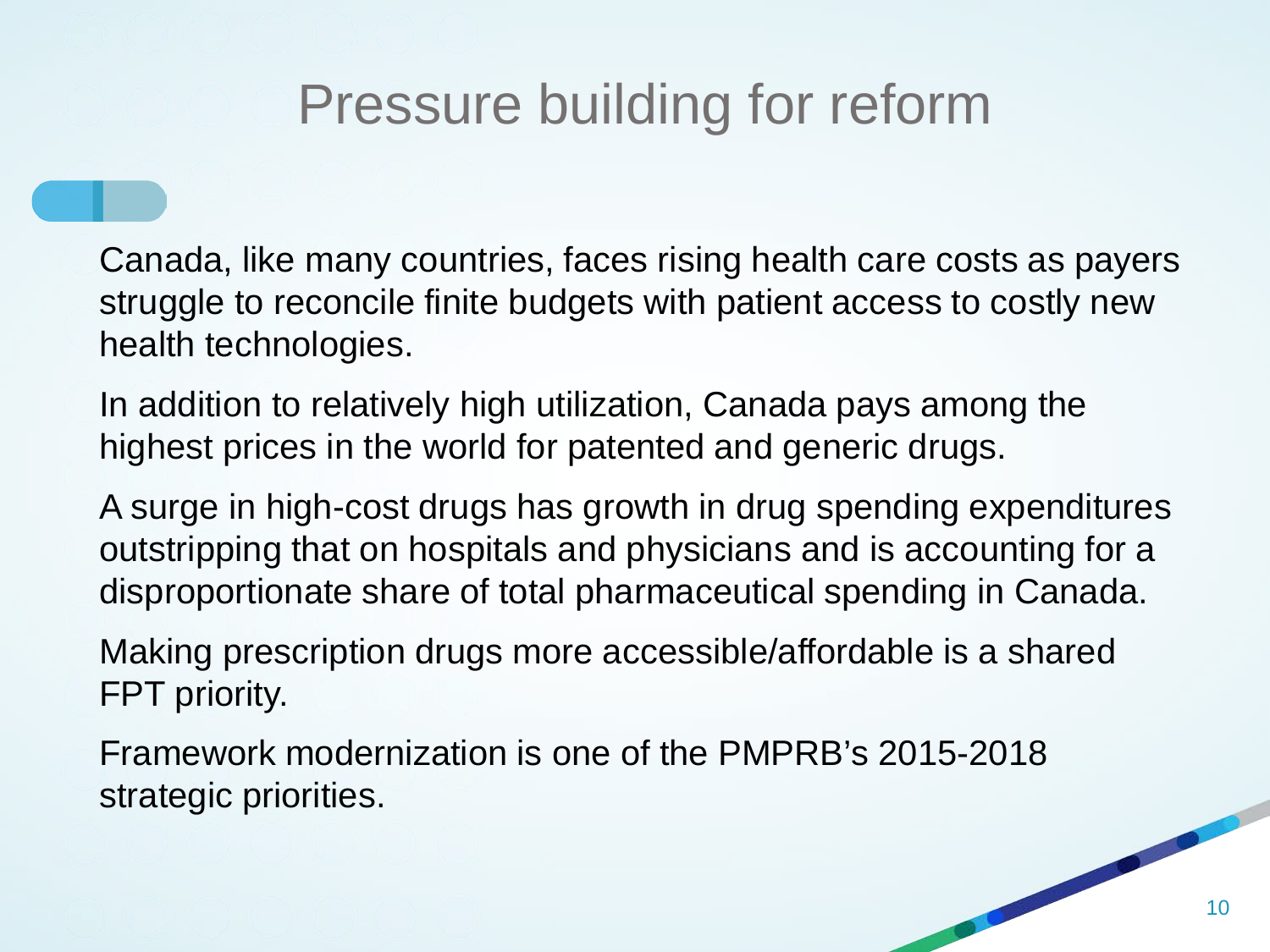# Acces/affordability an FPT priority

E

and regulations. It also has oversig

**"A Liberal government's… priorities for a new Health Accord will include:** We will consult with industry and review the rules used by the Patented Medicine Prices Review Board to ensure value for the money governments and individual Canadians spend on brand name drugs."



Government Gouvernement of Canada du Canada

Home → Budget 2017 → Budget Plan

Chapter 3 - A Strong Canada at Home and in the World

#### **Prescription Medications and Health Innovation**

To promote a more innovative health care system, Budget 2017 proposes measures that include:

• Improving access to prescription medications, lowering drug prices and supporting appropriate prescribing through an investment of \$140.3 million over five years, starting in 2017-18, with \$18.2 million per year ongoing, for Health Canada, the Patented Medicine Prices Review Board and the Canadian Agency for Drugs and Technologies in Health.



imittee on Health studies issues that relate to Health Canada, including bills and<br>g the Canadian Food Inspection Agency and the Public Health Agency of Canada



o improve access to necessary prescription medications. This will include joining with provincial and territorial governments to negotiate common drug prices, reducing the cost Canadian governments pay for these drugs, making them more affordable for Canadians, and exploring the need for a national formulary;

**/POLITICS**  $\alpha =$ Health ministers take on prescription drug costs going int federal meeting Justin Trudeau's Liberals have promised a new health accord with the provinces



March 22, 2017 - 8:33pm

**ERIC HOSKINS** Why Canada needs a national pharmacare program

#### **FRIC HOSKINS** Contributed to The Globe and Mail Published Tuesday, Oct. 14, 2014 9:59AM EDT Last updated Tuesday, Oct. 14, 2014 10:00AM EDT

du Canada



Protecting Canadians from Excessive Drug Prices: Consulting on Proposed Amendments to the Patented Medicines Regulations



Government<br>of Canada

#### Council of Canadians disappointed by **Budget 2017-18**



11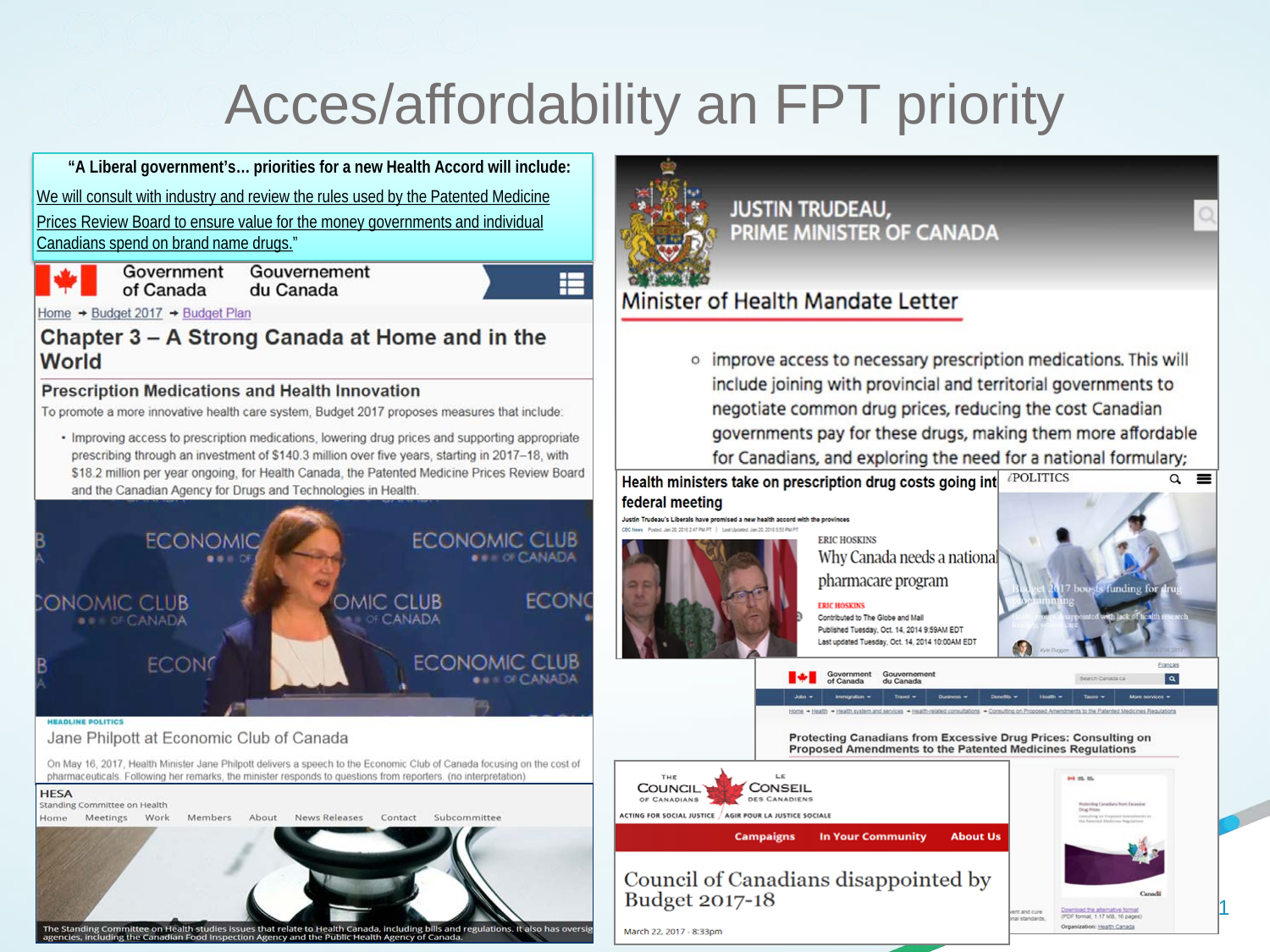#### Framework Modernization Step 1: PMPRB discussion paper on Guideline reform



June 2016 discussion paper identified aspects of the Guidelines that are thought to be out of step with recent developments in the PMPRB's operating environment.

Stakeholder views sought on changes which would:

- 1. De-emphasize therapeutic benefit and international benchmarking;
- 2. Prioritize drugs at higher risk of monopoly pricing;
- 3. Revisit introductory price ceilings as market conditions change;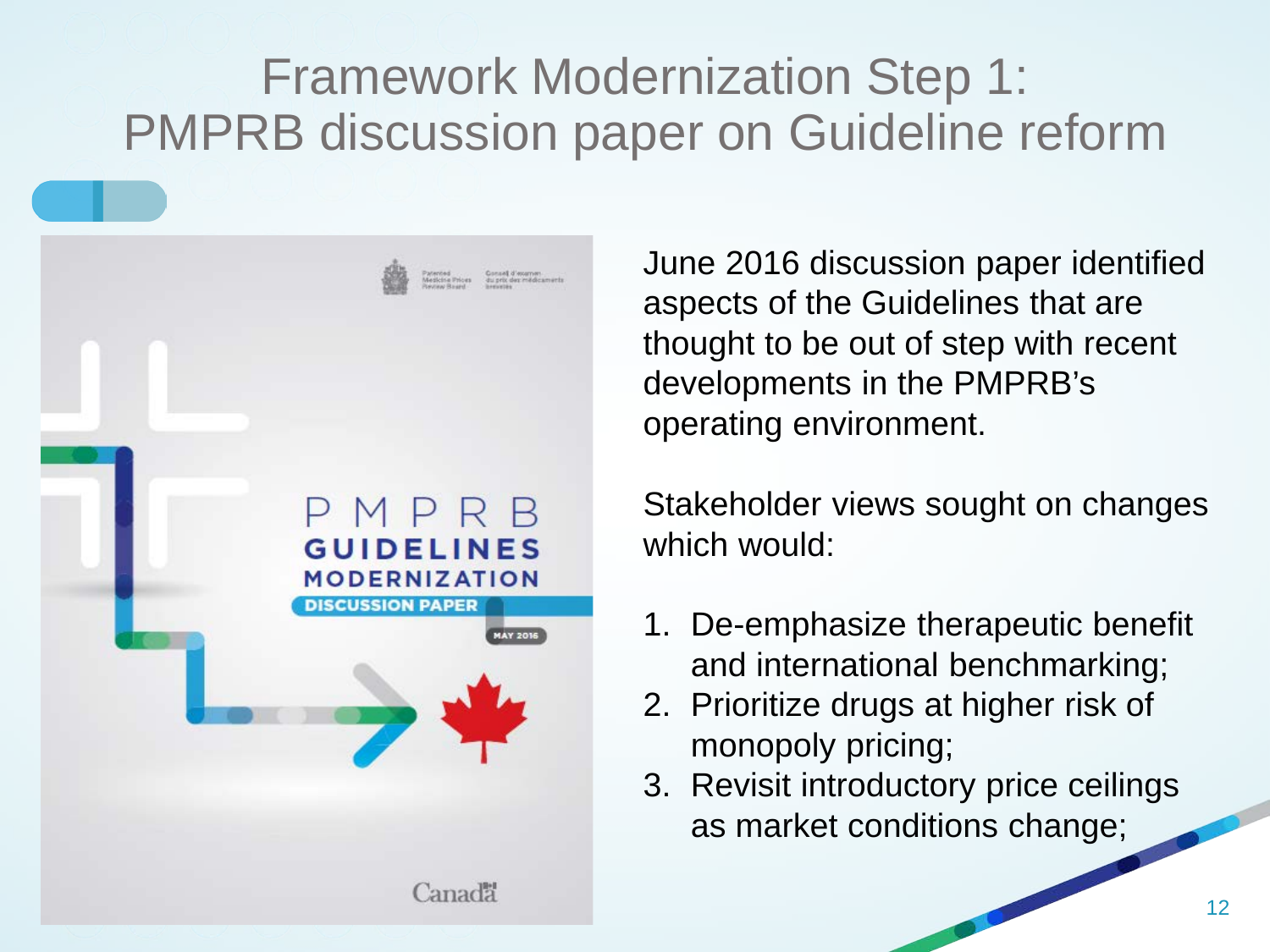#### Step 2: Health Canada pre-consultation on regulatory amendments

#### **Protecting Canadians from Excessive Drug Prices**

Consulting on Proposed Amendments to the Patented Medicines Regulations



Canada

On May 16, Minister Philpott announced pending changes to PMPRB regulations which would:

- 1. Enable the PMPRB to consider cost effectiveness and budget impact in setting ceiling prices;
- 2. Change the list of comparator countries;
- 3. Require patentees to disclose confidential rebates to third parties.

These changes are first of their kind in over twenty years and an integral part of the GoC's new federal pharmaceutical management strategy.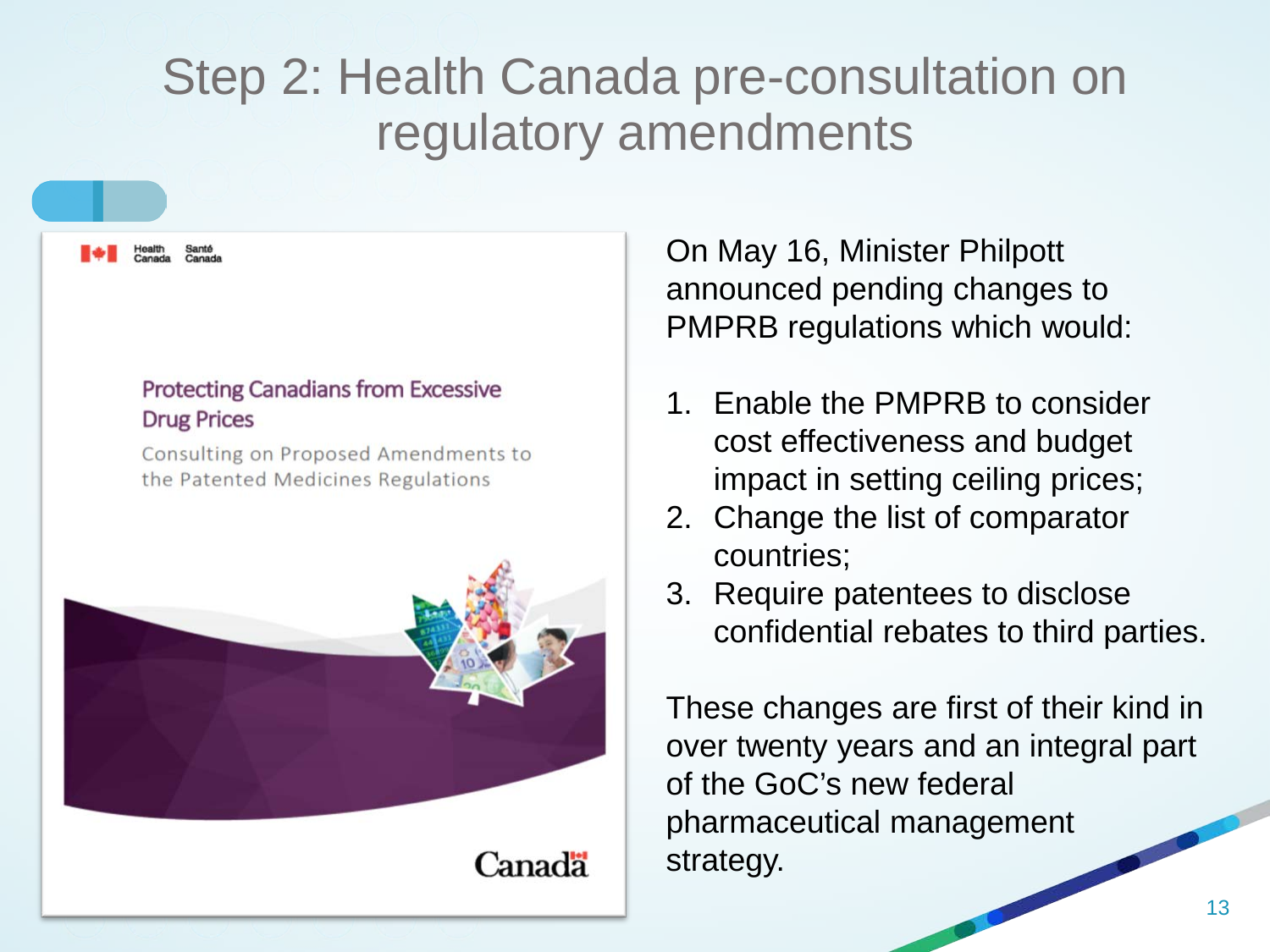#### Next steps

"Pre-consultation" on Health Canada's proposed regulatory amendments closed on June 28.

Health Canada aims to pre-publish amendments in Canada Gazette, Part I later this year, followed by a 75-day consultation period.

Following pre-publication, the PMPRB will resume its consultation on Guidelines modernization and will solicit stakeholder feedback on how to operationalize the regulatory amendments.

The intention is to have a more robust, modern and risk-based approach to regulating patented drug prices in force by the end of 2018.